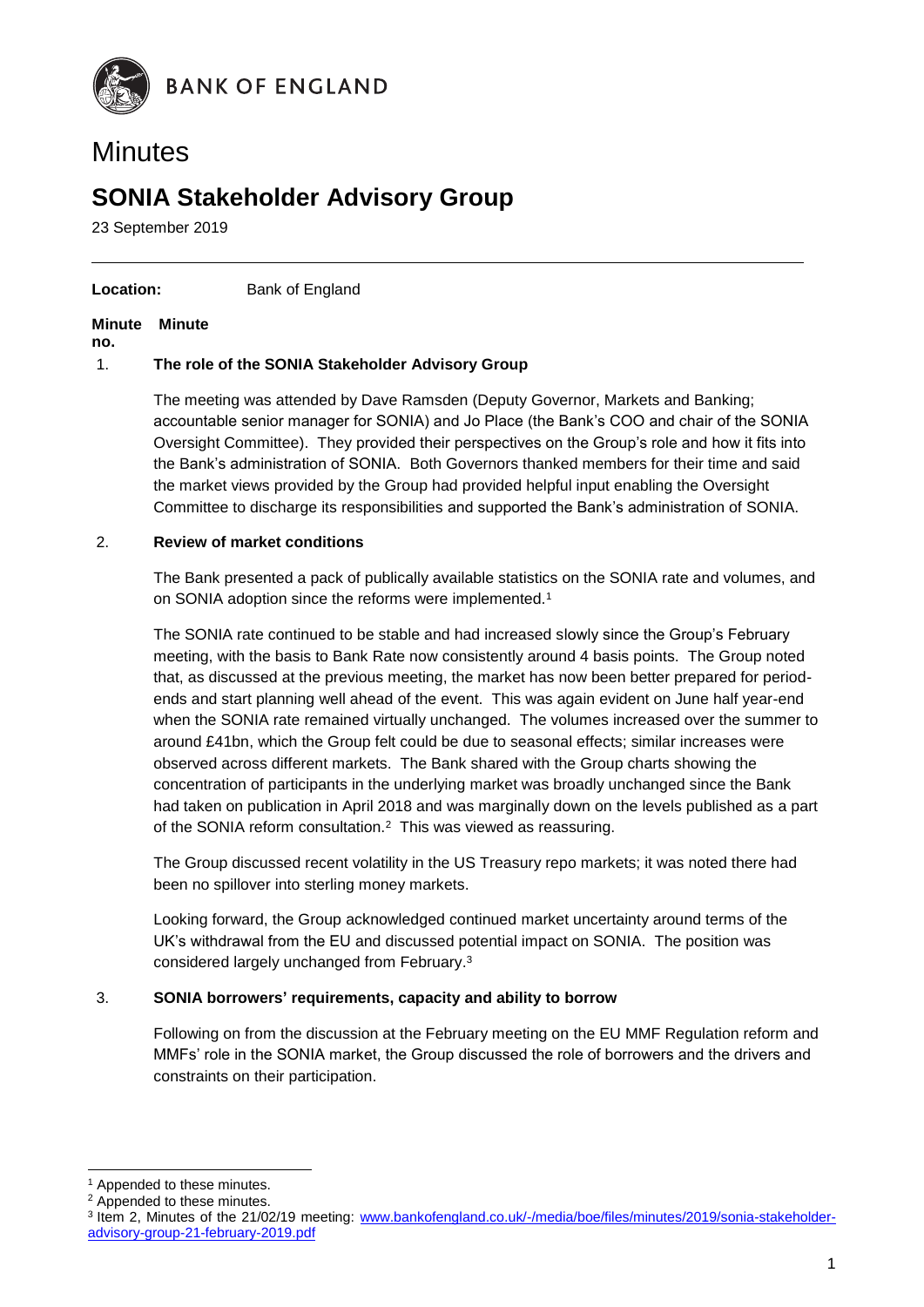An important driver for banks' activity was how monetary policy was implemented. The current floor based system in sterling meant there was excess cash in the system. As a result, banks did not necessarily need to borrow in the market to meet their day to day liquidity needs; their activity is then balanced against its impact on their regulatory liquidity ratios, specifically the Net Stable Funding Ratio (NSFR) and Liquidity Coverage Ratio (LCR). It was noted that for banks who were not solely regulated by the PRA, the approach of other regulators affected their activity in the sterling markets. An example of this was the different treatment of reserves held at central banks in the calculation of liquidity ratios which limited some banks' activity. The Group's view was that PRA's interpretation better reflected the original intention of the regulations.

#### 4. **SONIA contingency arrangements**

The short-term contingency arrangements for SONIA were reviewed.<sup>4</sup> The Group's view was that the policies were clear and understandable. They noted that were the contingency arrangements for calculating the rate to be invoked, transparent and clear communication would be appreciated by the market.

It was confirmed that the anticipated trigger for the use of these arrangements would be an operational issue; a response to any future change in the structure of the underlying market would be considered using the published policies relating to the review and evolution of the methodology.<sup>5</sup>

#### 5. **Evolving uses of SONIA**

There had been a further increase in issuance of SONIA based FRNs and use of SONIA referencing derivatives since the last meeting. The first SONIA referencing loans and transactions of SONIA swaptions had also been reported. It was agreed to discuss at a future meeting if there were any implications from these developments for the administration of SONIA.

It was noted that there remained some lack of visibility on precise terms of certain privately placed instruments, which was limiting activity in secondary markets. The Bank said it would pass this feedback to the Sterling Risk Free Rates Working Group who were best placed to consider how to address this point.

It was suggested that the forthcoming launch of €STR and the related increase in engagement of investors in euro markets in RFR adoption could prompt more activity in SONIA markets given increased synergies.

#### 6. **Future discussion topics**

In the light of the ongoing uncertainty over the terms of the UK's withdrawal from the EU, as was the case following the Group's February meeting, the Chair noted it may be appropriate for the Group to meet ahead of its next scheduled meeting in the spring.

<sup>1</sup> <sup>4</sup> See Section 5 of the SONIA Key features and policies: [www.bankofengland.co.uk/markets/sonia-benchmark/sonia-key](http://www.bankofengland.co.uk/markets/sonia-benchmark/sonia-key-features-and-policies)[features-and-policies](http://www.bankofengland.co.uk/markets/sonia-benchmark/sonia-key-features-and-policies)

<sup>5</sup> See Section 8 of the SONIA Key features and policies.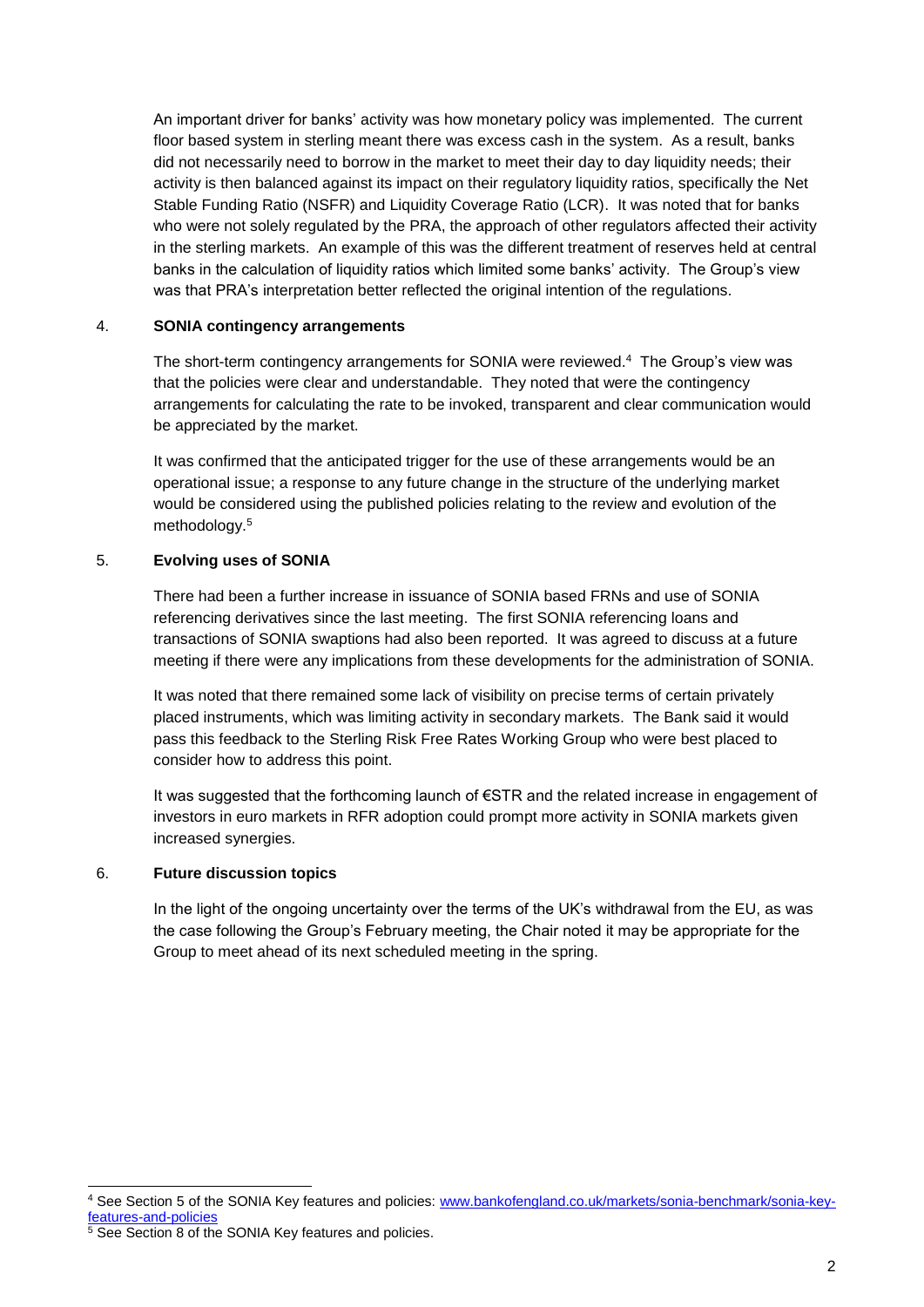#### **Attendees:**

| Chair                      | Richard Moore (Independent member of SONIA Oversight Committee) |  |  |  |
|----------------------------|-----------------------------------------------------------------|--|--|--|
| <b>External Member</b>     | Julia Black (Independent member of SONIA Oversight Committee)   |  |  |  |
| Goldman Sachs              | Nikhil Choraria                                                 |  |  |  |
| <b>HSBC</b>                | James Murphy                                                    |  |  |  |
| Insight Investment         | <b>Robert Gall</b>                                              |  |  |  |
| <b>ICE Futures</b>         | <b>Matthew Horton</b>                                           |  |  |  |
| <b>ISDA</b>                | Jonathan Martin                                                 |  |  |  |
| JP Morgan AM               | Olivia Maguire                                                  |  |  |  |
| <b>LCH</b>                 | Philip Whitehurst                                               |  |  |  |
| <b>LGIM</b>                | John Wherton                                                    |  |  |  |
| Mizuho                     | Rob Thurlow                                                     |  |  |  |
| <b>RBC Capital Markets</b> | Sean Taor                                                       |  |  |  |
| <b>RBS</b>                 | Donal Quaid                                                     |  |  |  |
| Société Generalé           | Romain Sinclair                                                 |  |  |  |
| <b>TP ICAP</b>             | <b>Philip Chilvers</b>                                          |  |  |  |
| Bank of England            | Jo Place                                                        |  |  |  |
|                            | Dave Ramsden                                                    |  |  |  |
|                            | <b>Will Parry</b>                                               |  |  |  |
|                            | Tom Horn                                                        |  |  |  |
|                            | Joanna McLafferty                                               |  |  |  |

3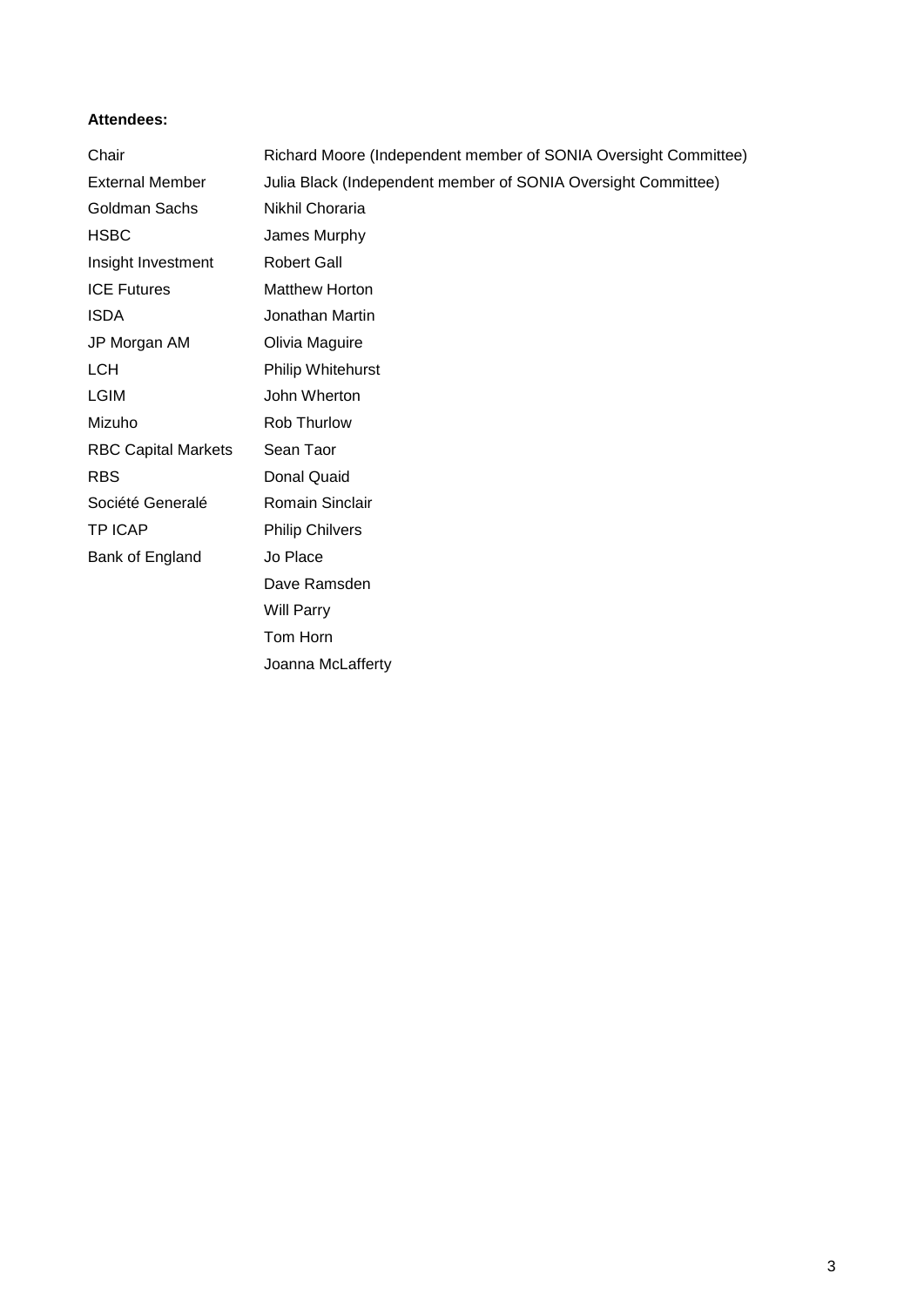# **SONIA Stakeholder Advisory Group**

September 2019

## Published SONIA statistics

### Chart 1: SONIA volumes



*Source: Bank of England*

### Chart 2: SONIA rates and percentiles



*Source: Bank of England*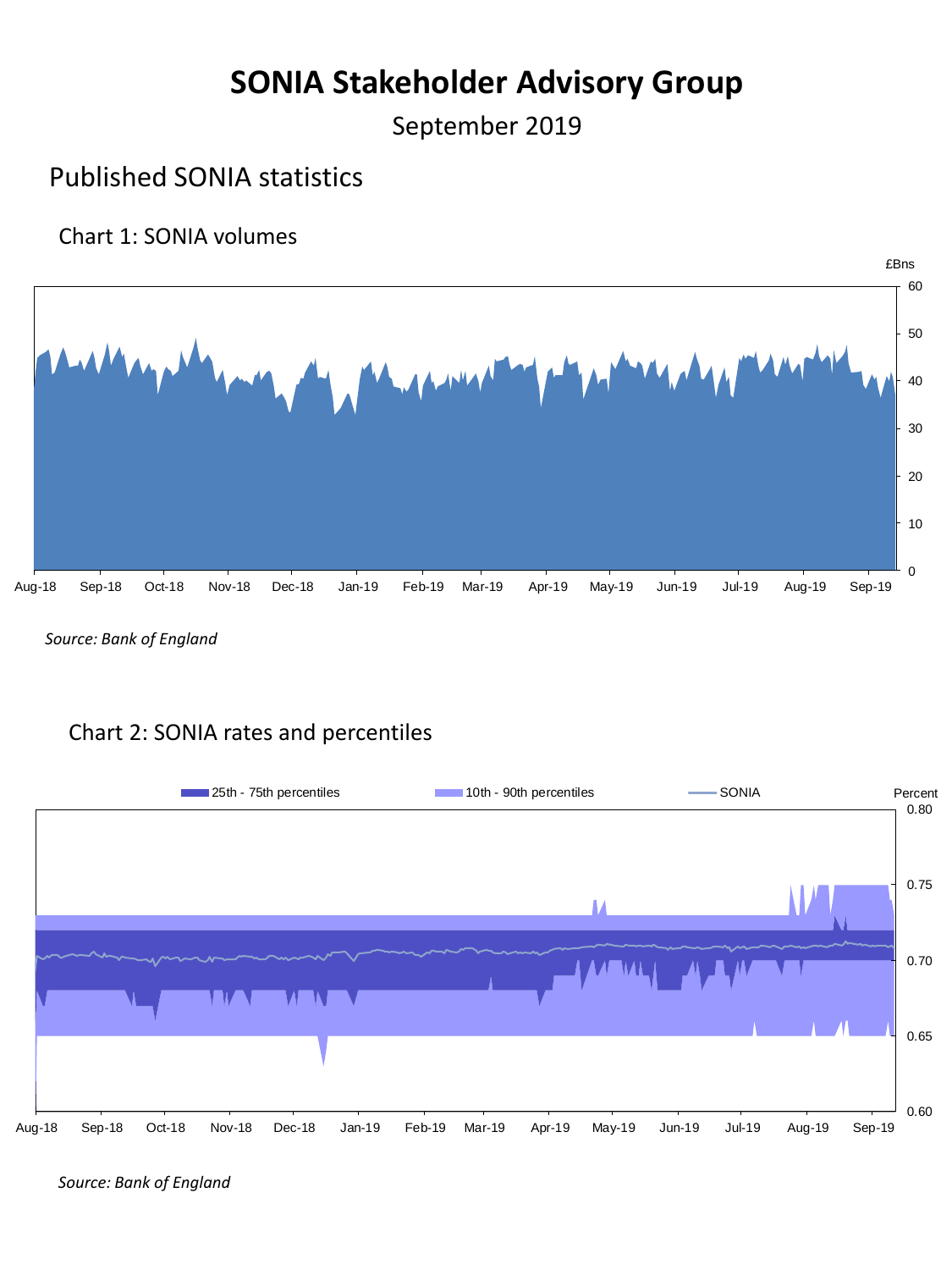## Usage of SONIA



Chart 3: SONIA Futures - monthly nominal volumes and open interest at month end\*

*Source: ICE Futures, Curve Global and CME Group \* Lots traded multiplied by nominal lot size*





### Table 1: LCH Swap Statistics

|                                               | As at end-July (£billions) |                            |                                           |                                           |  |
|-----------------------------------------------|----------------------------|----------------------------|-------------------------------------------|-------------------------------------------|--|
|                                               | Notional<br>traded June    | Change since<br>last month | Notional<br>outstanding as<br>of end-June | Outstanding<br>change since<br>last month |  |
| <b>GBP</b><br><b>LIBOR</b><br>(incl.<br>FRAs) | 4,003                      | $-714$ ( $-15\%$ )         | 17,959                                    | 549 (3.2%)                                |  |
| <b>SONIA</b>                                  | 4,222                      | $-472$ ( $-10.1\%$ )       | 8811                                      | 606 (7.4%)                                |  |